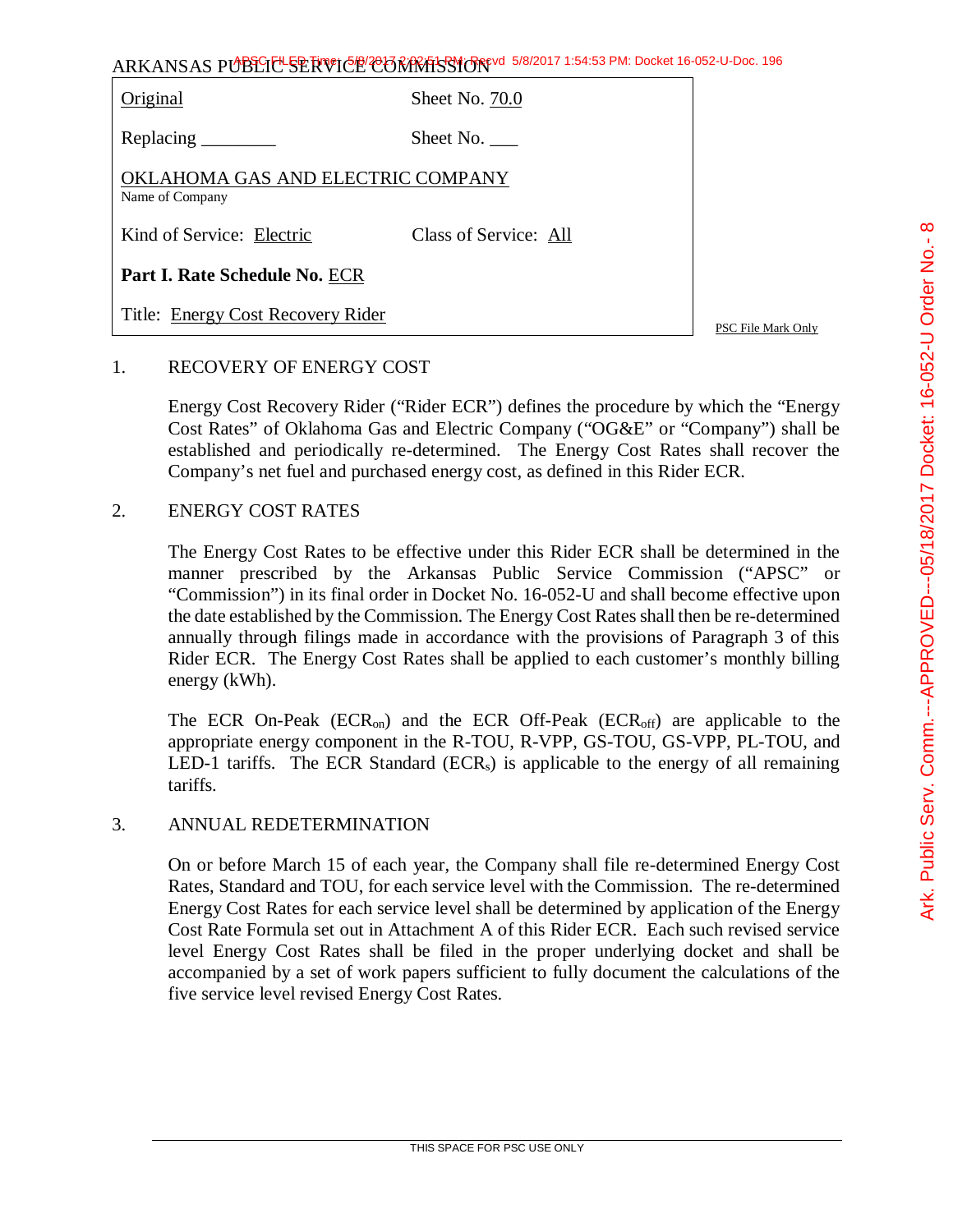| ARKANSAS PUBLICE SERVICE CONTRASSION 5/8/2017 1:54:53 PM: Docket 16-052-U-Doc. 196 |
|------------------------------------------------------------------------------------|
|------------------------------------------------------------------------------------|

| Original                                             | Sheet No. 70.1        |
|------------------------------------------------------|-----------------------|
|                                                      | Sheet No. $\qquad$    |
| OKLAHOMA GAS AND ELECTRIC COMPANY<br>Name of Company |                       |
| Kind of Service: Electric                            | Class of Service: All |
| Part I. Rate Schedule No. ECR                        |                       |
| Title: Energy Cost Recovery Rider                    |                       |

PSC File Mark Only

The re-determined Energy Cost Rates shall reflect the projected Energy Cost for the 12 month period commencing on April 1 of each year ("Projected Energy Cost Period") together with each service level true-up adjustment reflecting the over-recovery or underrecovery of the Energy Cost for the 12-month period ended December 31 of the prior calendar year ("Historical Energy Cost Period"). The Energy Cost Rates so determined shall be effective for bills rendered on and after the first billing cycle of April of the filing year and shall remain in effect for twelve (12) months, except as otherwise provided for below.

The annual ECR filing shall include a report of the following:

- 1. provide a narrative discussion of the reasons for the overall change in the ECR Rider factors from the prior year;
- 2. provide a cumulative presentation of fuel and purchased energy costs by FERC account and month for the historical year;
- 3. identify and explain changes of 10% or more from the prior year for major cost components of the ECR Rider, including fuel expense, purchased energy expense, etc.;
- 4. identify changes in accounting procedures affecting fuel and purchased power costs, such as changes in FERC account number classifications and changes in costing methodologies;
- 5. identify changes in fuel and purchased power procurement practices;
- 6. identify the monthly level of coal inventory in days and tons for the historical year;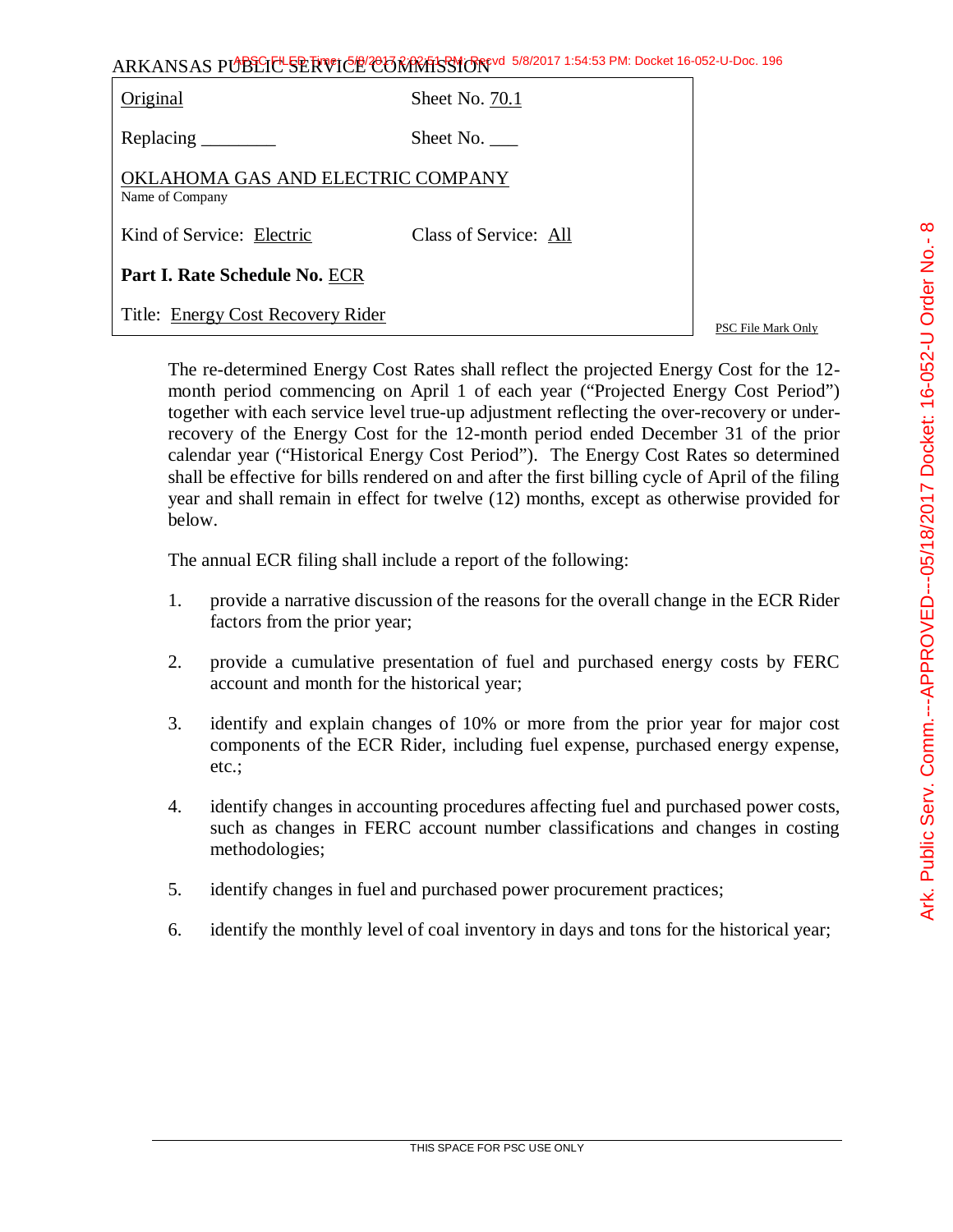|  | rıgınal |
|--|---------|
|  |         |

Sheet No. 70.2

Replacing Sheet No.

OKLAHOMA GAS AND ELECTRIC COMPANY Name of Company

Kind of Service: Electric Class of Service: All

**Part I. Rate Schedule No.** ECR

Title: Energy Cost Recovery Rider

PSC File Mark Only

- 7. identify the average price per unit for each fuel type and purchased power for the historical year;
- 8. identify and discuss changes in environmental regulations affecting fuel and purchased energy costs and explain the Company's plans for compliance;
- 9. identify plant outages for the historical year and explain the cause(s) of the outages;
- 10. compare the prior year projections for on-peak and off-peak ECR Rider factors to actual prices and provide the calculation and supporting documentation to verify the development of the price differential between the on-peak and off-peak factors for the upcoming year.
- 11. identify penalty charges received in the SPP IM, if any, for the historical year and explain the reasons for incurring such penalties;
- 12. identify and explain changes in the SPP IM or the application of the SPP tariff that affect fuel and fuel-related costs and revenues recovered in the ECR Rider; and
- 13. explain OG&E's process for evaluating the accuracy of the underlying costs from the SPP IM.

## 4. ADJUSTMENTS

If prior to the annual redetermination of the Energy Cost Rates APSC General Staff ("Staff") or the Company becomes aware of an event that is reasonably expected to occur and/or has occurred which will materially impact the Company's Energy Cost, either the Staff or the Company may propose an adjustment to the Energy Cost Rate Formula set out in Attachment A of this Rider ECR. Furthermore, should a cumulative over-recovery or under-recovery balance for all service levels arise during any Rider Cycle which exceeds ten percent (10%) of the Projected Energy Cost for the Projected Energy Cost Period, then either the Staff or the Company may propose an interim revision to the then currently effective Energy Cost Rates.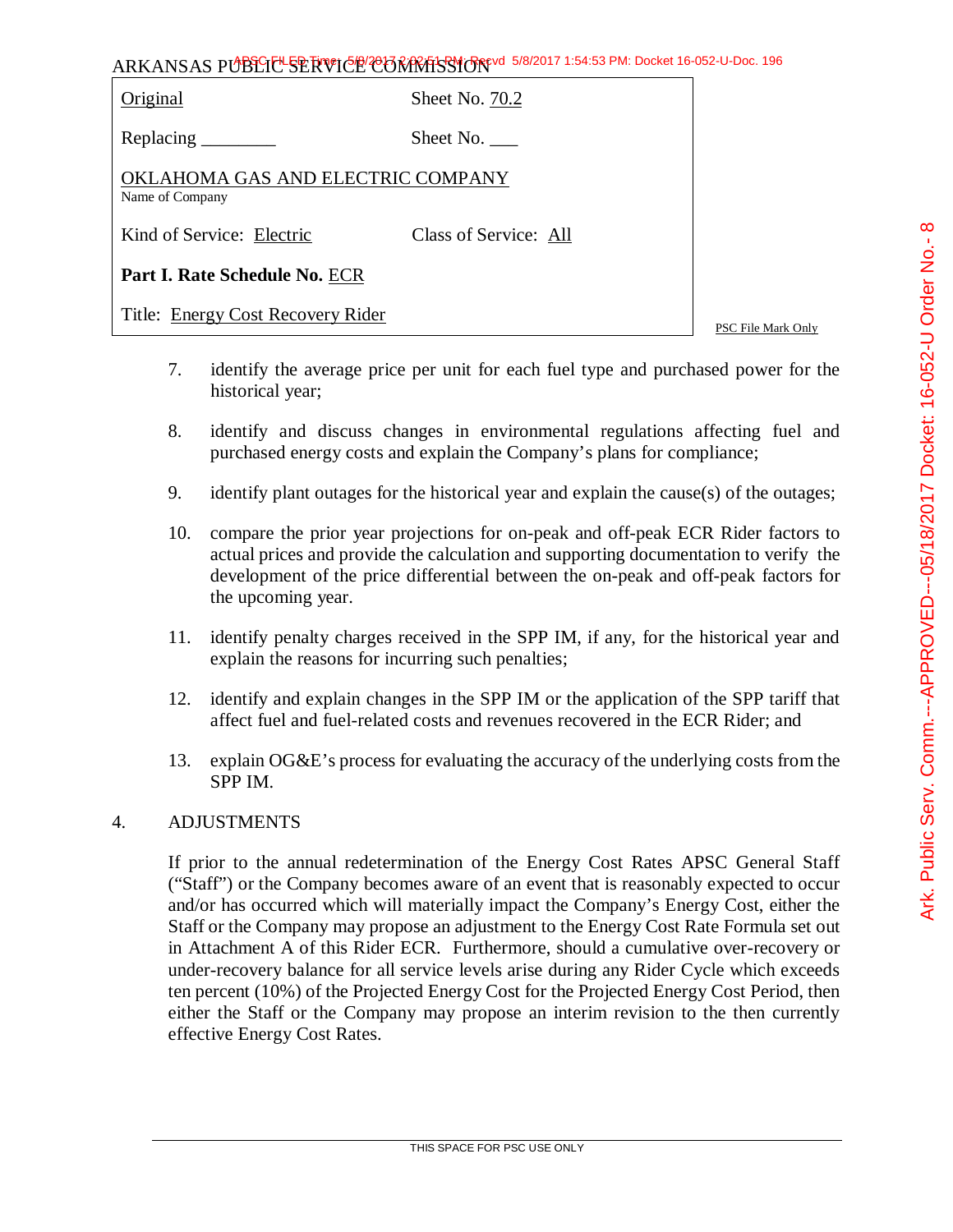Original Sheet No. 70.3

Replacing Sheet No.

OKLAHOMA GAS AND ELECTRIC COMPANY Name of Company

Kind of Service: Electric Class of Service: All

**Part I. Rate Schedule No.** ECR

Title: Energy Cost Recovery Rider

PSC File Mark Only

## **ATTACHMENT A**

# **ENERGY COST RATE FORMULA**

 $ECR<sub>s</sub> = Standard Energy Cost Rate$ 

$$
ECR_s = \frac{TUA + PEC * EAF}{PES}
$$

WHERE,

TUA = True-Up Adjustment for the Historical Energy Cost Period Including Carrying Charges (1) 12

$$
TUA = \sum_{j=1}^{10} ((ECj * EAFj) - (RRj + RECj - PTUj)) + CCj
$$

 $EC_i = Energy Cost for Month j of the Historical Energy Cost Period$ 

 $EC_i = FE_i + PE_i - SO2_i$ 

- $FE<sub>i</sub>$  = Fuel Expense Charged to Accounts 501 and 547 in Month j of the Historical Energy Cost Period (5)
- $PE_i$  = Purchased Energy Expense for the Historical Energy Cost Period Charged to Account 555 and Associated Transmission Services in Account 565, Less: Cogeneration Expense, SPP IM Sales (6)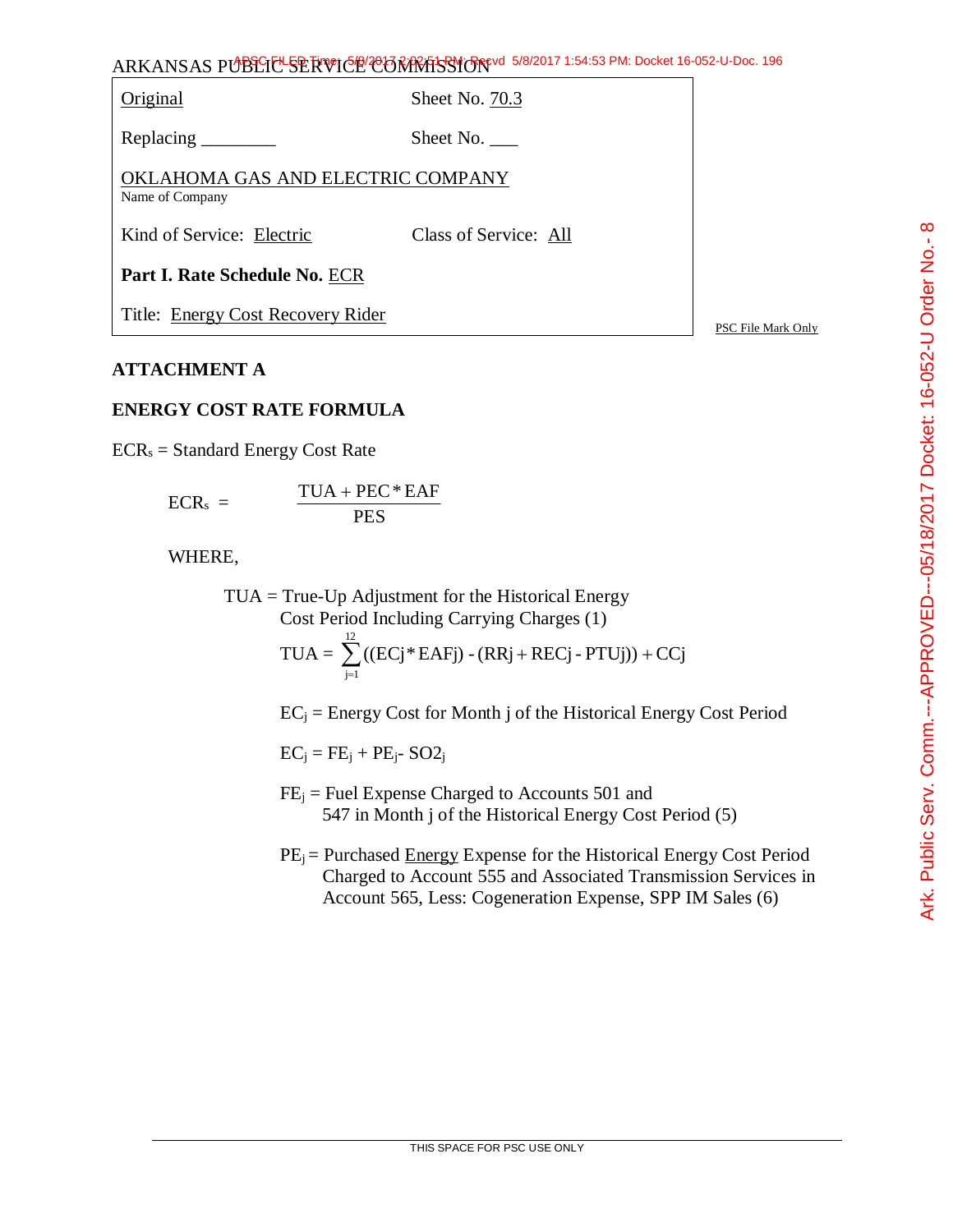| Original                                             | Sheet No. 70.4        |                    |
|------------------------------------------------------|-----------------------|--------------------|
|                                                      | Sheet No.             |                    |
| OKLAHOMA GAS AND ELECTRIC COMPANY<br>Name of Company |                       |                    |
| Kind of Service: Electric                            | Class of Service: All |                    |
| Part I. Rate Schedule No. ECR                        |                       |                    |
| Title: Energy Cost Recovery Rider                    |                       | PSC File Mark Only |

## SPP IM = Southwest Power Pool Integrated Market

- $SO2_i =$  Revenues Associated with the Sale of SO2 Emissions Allowances Recorded in Account 411.8
- EAFj = Energy Cost Allocation Factor for Month j of the Historical Energy Cost Period
- $RR_i$  = Revenue under Rider ECR for Month j of the Historical Energy Cost Period
- $REC_i =$  Revenues from the Sale of Renewable Energy Credits Assigned to the Arkansas Jurisdiction for Month j of the Historical Energy Cost Period
- $PTU_i = Prior Period True-Up Adjustment Applicable for Month j of the$ Historical Energy Cost Period
- $CC_i =$  Carrying Charges for Month j of the Historical Energy Cost Period
- $CCj = (BBj + EBj)/2 * CCR * Days j /365$
- $BBj = Beginning Over/Under-Recovery Balance Excluding Carrying$ Charges for Month j of the Historical Energy Cost Period
- $EB$ j = Ending Over/Under-Recovery Balance Excluding Carrying Charges for Month j of the Historical Energy Cost Period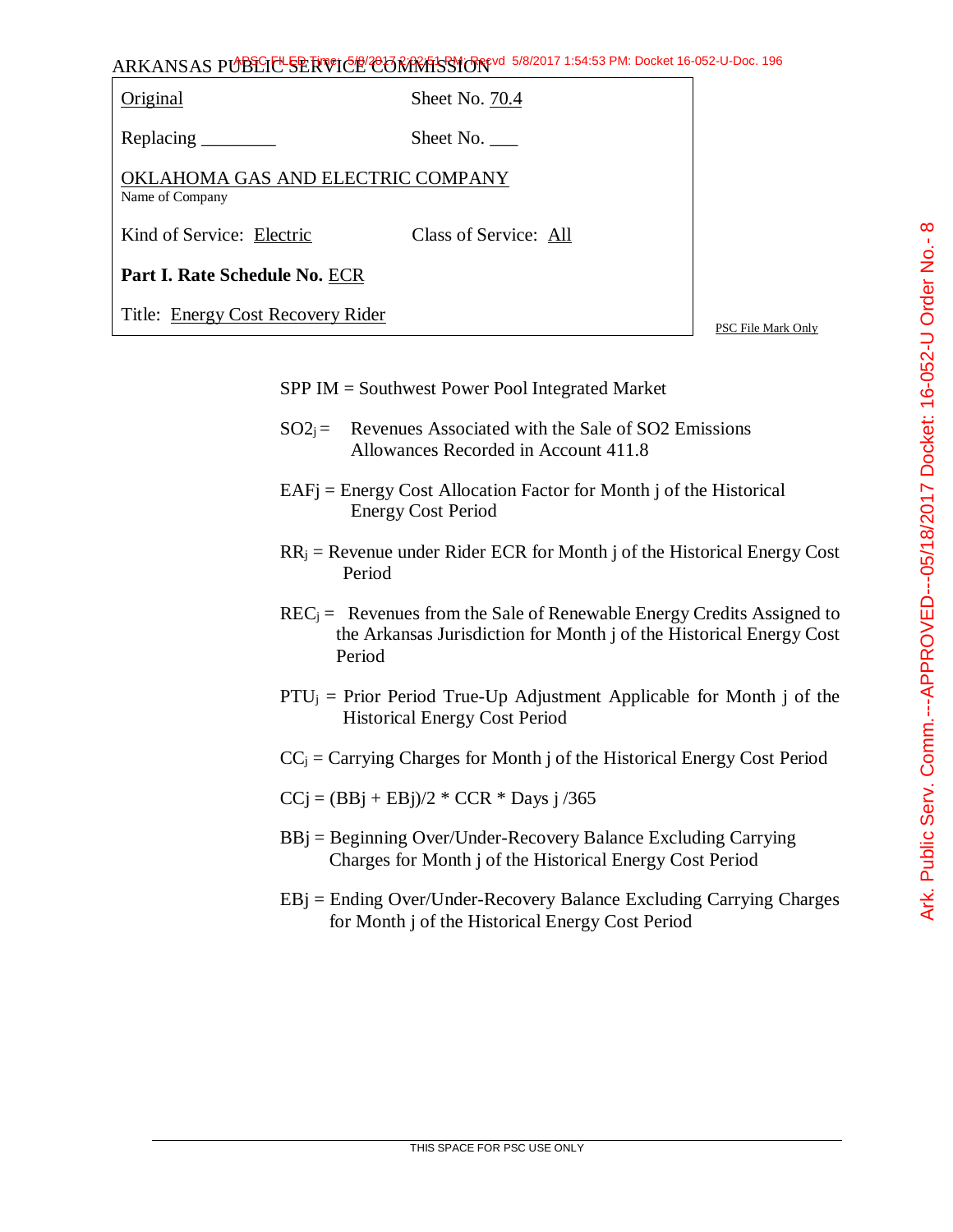Original Sheet No. 70.5 Replacing \_\_\_\_\_\_\_\_\_ Sheet No. \_\_\_\_ OKLAHOMA GAS AND ELECTRIC COMPANY Name of Company Kind of Service: Electric Class of Service: All **Part I. Rate Schedule No.** ECR Title: Energy Cost Recovery Rider

PSC File Mark Only

 $CCR = Carrying Charge Rate (3)$ 

DAYSj = Number of Days in Month j of the Historical Energy Costs Period

PEC = Estimated Energy Cost for the Projected Energy Cost Period (4)

$$
PEC = \Sigma EC_j
$$
  

$$
j=1
$$

EAF = Energy Cost Allocation Factor with Losses Most Recently Approved by the APSC for Application of this Rider ECR (2)

PES = Projected Sales (kWh) subject to this rider ECR for the Projected Energy Cost (5)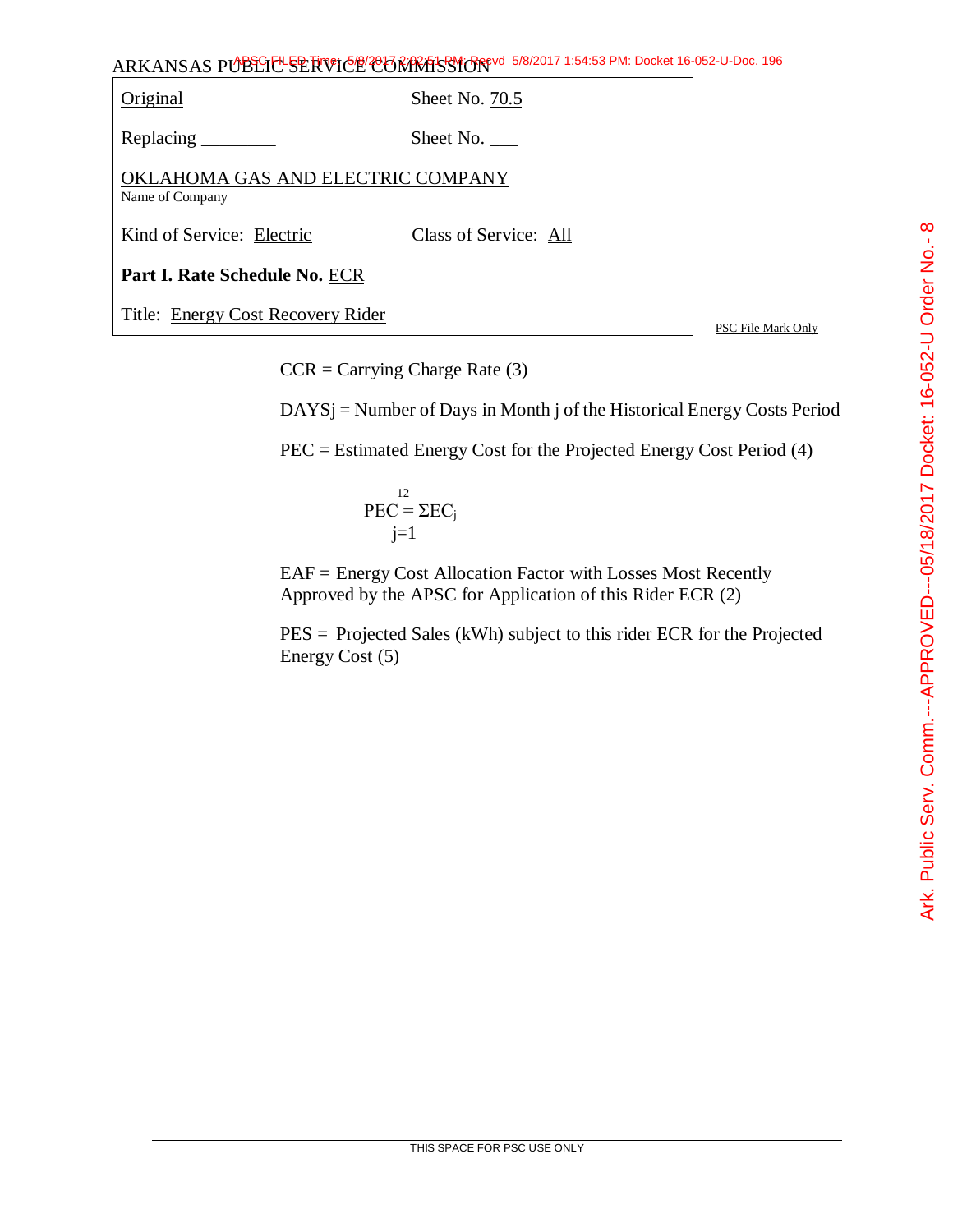Original Sheet No. 70.6

Replacing Sheet No.

OKLAHOMA GAS AND ELECTRIC COMPANY Name of Company

Kind of Service: Electric Class of Service: All

**Part I. Rate Schedule No.** ECR

Title: Energy Cost Recovery Rider

PSC File Mark Only

# **TIME OF USE ENERGY COST RATE FORMULA**

 $ECR_{on} = On-Peak Energy Cost Rate$ 

ECRon = Projected Incremental On Peak Period Fuel Cost Per kWh

 $ECR<sub>off</sub> = Off-Peak Energy Cost Rate$ 

 $ECR_{off}$  = PES<sub>off</sub>  $\text{ECRs} * (\text{PES}_{\text{on}} + \text{PES}_{\text{off}}) - (\text{ECR}_{\text{on}} * \text{PES}_{\text{on}})$ 

PESon = Total Projected Sales for the On-Peak Period (kWh)

PESoff = Total Projected Sales for the Off-Peak Period (kWh)

## NOTES:

- (1) The Historical Energy Cost Period is the calendar year immediately preceding the filing year.
- (2) The value of EAF which will be used to calculate the Estimated Energy Costs shall be based on the ratio of Arkansas projected sales adjusted for losses to system projected sales adjusted for losses. For true-up purposes, the EAF which will be used to calculate the actual energy cost applicable to Arkansas retail customers will be based on the ratio of Arkansas actual billing determinants adjusted for losses to system actual sales adjusted for losses.
- (3) The Carrying Charge Rate shall be the Commission-approved rate of interest on customer deposits.